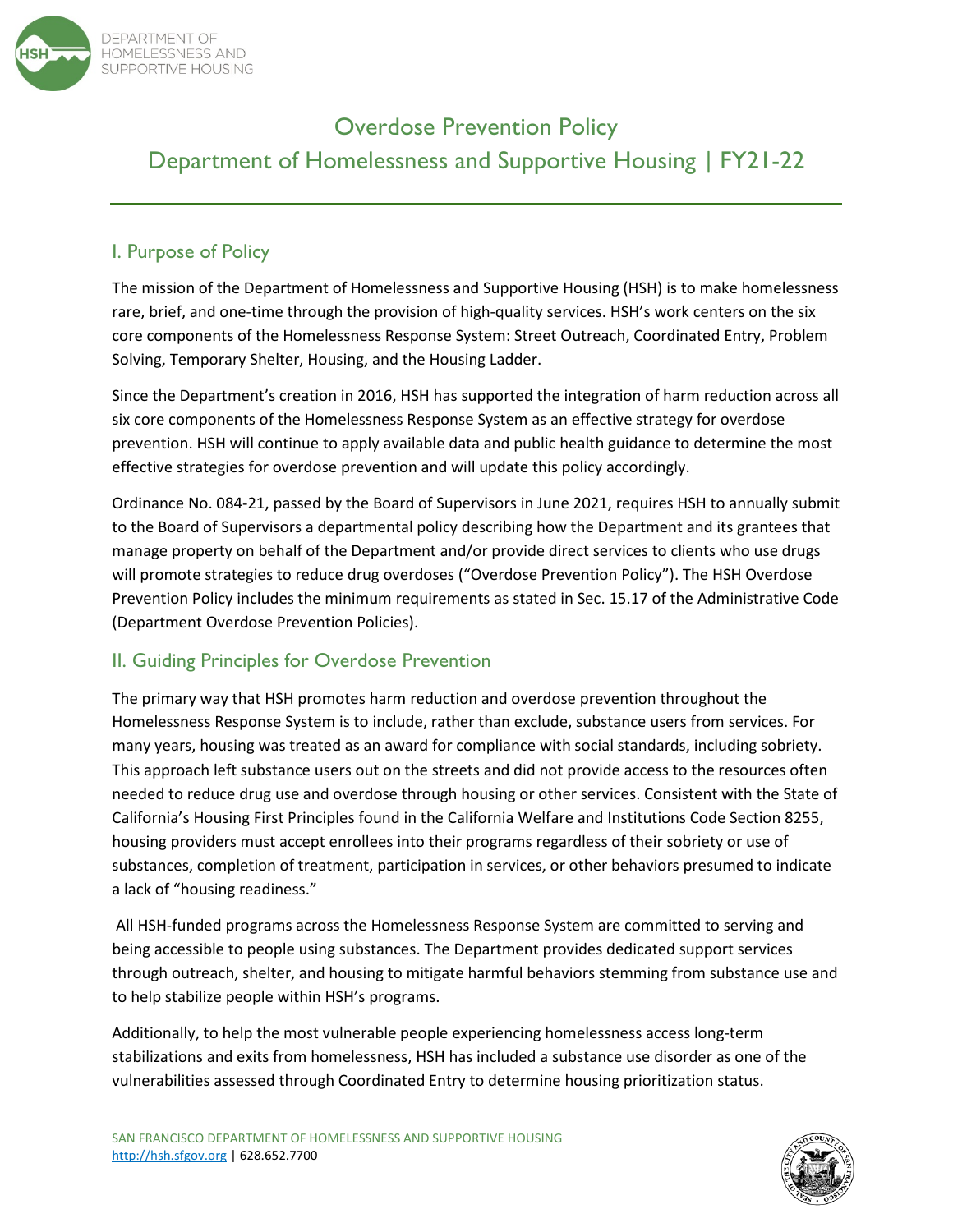In 2021, HSH, the Department of Public Health (DPH), the Human Services Agency (HSA), and the Department of Emergency Management (DEM) committed to a collective and collaborative approach to address the overdose crisis and developed a set of guiding principles to support the development and implementation of departmental Overdose Prevention Policies, as required by Administrative Code Section 15.17. These guiding principles include:

- City staff and contracted service providers are responsible to the wider community for delivering interventions which aim to reduce the economic, social, and physical consequences of drug- and alcohol-related harm and harms associated with other behaviors or practices that put individuals at risk.
- Each program within a system of comprehensive services can be strengthened by working collaboratively with other programs in the system and across the city.
- Clients are responsive to culturally competent, non-judgmental services delivered in a manner that demonstrates respect for individual dignity, personal strength, and self-determination.
- Because those engaged in unsafe health practices are often difficult to reach through traditional service venues, the service continuum must seek creative opportunities and develop new strategies to engage, motivate, and intervene with potential clients.
- Ongoing training, support, and access to naloxone for civil service and contracted staff will help create a space free of judgement for clients to increase opportunities to prevent overdose death.
- Comprehensive care and treatment should include strategies that reduce harm for those clients who are unable or unwilling to modify their unsafe behavior.
- Relapse or periods of return to unsafe health practices should not be equated with or conceptualized as "failure of treatment".
- People change in incremental ways and must be offered a range of treatment outcomes in a continuum of care from reducing unsafe practices to abstaining from dangerous behavior.
- The departments acknowledge that there must be an opportunity for input and feedback from community and consumers for programs to be successful.

# III. HSH Overdose Prevention Policy

This document will be adopted as the HSH Overdose Prevention Policy and will take effect no later than January 15, 2022. Different components of the policy will have different implementation timelines, as specified in the document. This policy outlines minimum requirements, and in some instances the requirements of specific HSH-contracted services already exceed these minimums.

*Training requirements* will be implemented as follows:

- Designated HSH staff will be trained within 90 days following the availability of the virtual city training developed by DPH. The target date for availability of this training is July 2022.
- Designated provider staff will be trained within 90 days following the availability of the virtual provider training developed by DPH. The target date for availability of this training is fall 2022.

*Contractual requirements* associated with the Department's Overdose Prevention Policy will be implemented on a rolling basis by incorporating requirements into agreements with service providers as

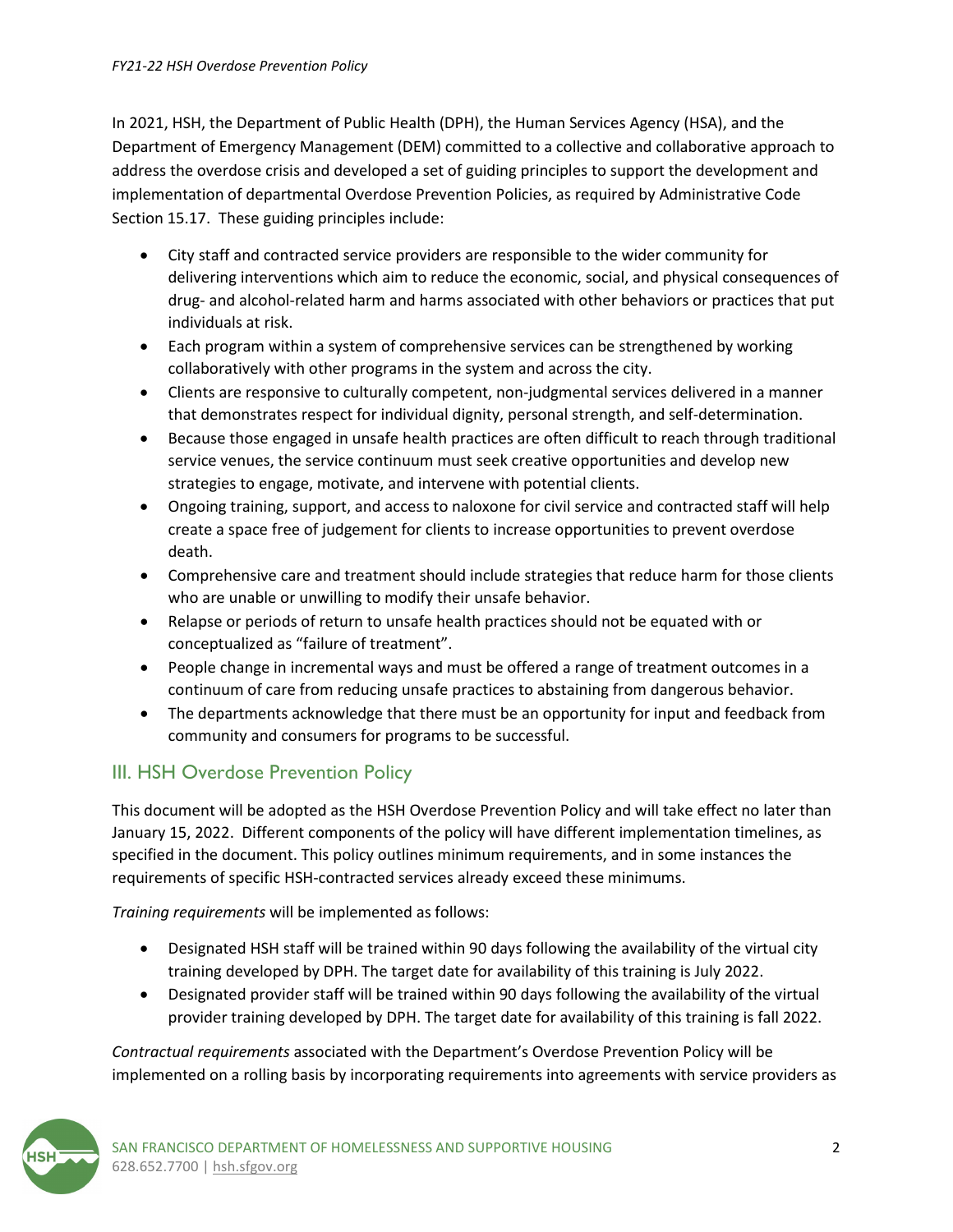they are executed or amended, beginning with the effective date of this policy. Section III.e of this document contains a more detailed timeline for implementation by HSH-contracted providers.

### a. Drug Treatment and Harm Reduction Programs and Services

*Harm Reduction* - As a harm reduction organization, HSH does not exclude people from accessing services or housing based on substance use or diagnosis of a substance use disorder. HSH and the Department's service providers focus on behaviors that promote safety of the client and community rather than sobriety compliance. HSH will promote a harm reduction philosophy and ensure that clients are supported to access harm reduction services and programs by:

- Requiring all contracted service providers to adopt a harm reduction model. HSH service procurements will include a reference to the State of California's Housing First Principles and to the Department's Overdose Prevention Policy. Similarly, the requirement to embrace a harm reduction approach and comply with applicable state and local policies will be integrated into designated HSH contracts on a rolling basis as they are executed or amended, beginning with the effective date of this policy.
- Reviewing program protocols regularly to identify opportunities to continue and expand harm reduction services and referrals in HSH-managed or HSH-funded programs and properties.
- Actively encouraging HSH provider partners, as appropriate, to provide harm reduction services, resources, and referrals in their programs and locations.

The adoption of this policy and associated harm reduction practices does not preclude HSH from funding sober living program models within the Homelessness Response System.

*Drug Treatment -* HSH will require its contracted providers to make available at their client service sites informational materials from DPH and its partners about accessing substance use treatment. HSH will also include making referrals to substance use treatment programs and related services as a standard part of all provider contracts that include case management, social work, navigation, and assessment services. These expectations will be incorporated into contracts with designated service providers on a rolling basis as they are executed or amended, beginning with the effective date of this policy.

#### b. Posting Information about Naloxone, Syringes, and Overdose Prevention Services

HSH will require that all sites managed by the Department or managed by contracted providers on behalf of the Department post up-to-date information in at least one location visible or otherwise easily accessible to clients.

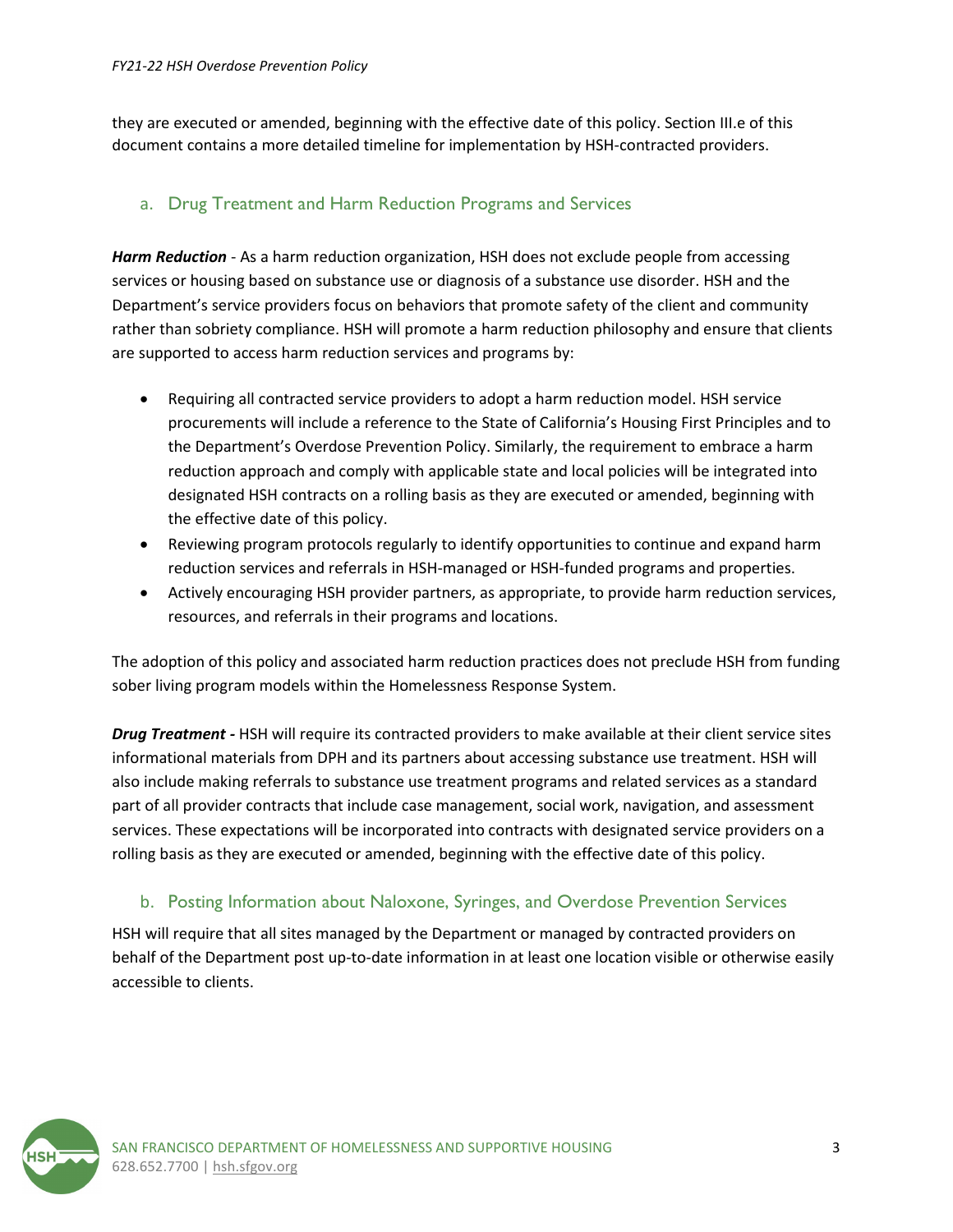The resources listed below are available on [a public website](https://drive.google.com/file/d/1KMvZZtbgYv8z5N2Si4sk5M5kFgkI87Vl/view?emci=34e840ef-db48-ec11-9820-c896653b26c8&emdi=9c72f9da-5249-ec11-9820-c896653b26c8&ceid=9897046) managed by DPH and updated monthly:

- Up-to-date information about the location and schedule of syringe access and disposal services.
- Up-to-date referral information about naloxone access and the schedule of overdose prevention and naloxone distribution services.

#### c. Onsite Overdose Response Policy

HSH will require that all sites managed by the Department and all sites managed by contracted providers on behalf of the Department have a documented Onsite Overdose Response policy and protocols that provide specific guidance on what to do if an individual overdoses on the property.

The Department will also require staff and contracted providers to submit a Critical Incident Report (CIR) to HSH when there is an onsite overdose. As resources permit, HSH is committed to developing a more systematic and automated way of collecting and analyzing data gathered from CIRs.

#### d. Training

DPH is developing a virtual Harm Reduction/Overdose Prevention Training, with the goal of making it available for City staff through the Controller's E-Learning Platform by July 2022. DPH is developing a similar virtual training for contracted provider staff that is intended to be available through the DPH online learning platform by fall 2022.

Within 90 days of the virtual trainings becoming available, designated Department and provider staff who interact directly with clients or who work in a residential (shelter, SIP, or PSH) setting will be required to complete this training. These training requirements will be incorporated into the mandatory annual training requirements for designated HSH staff.

Training should include:

- The philosophy and guiding principles of overdose prevention and harm reduction.
- How to respond to and reverse overdoses.
- How to effectively debrief and support staff and guests with the trauma that can accompany the experience of an overdose.

Additionally, all designated HSH and provider staff will be trained on the HSH Overdose Prevention Policy.